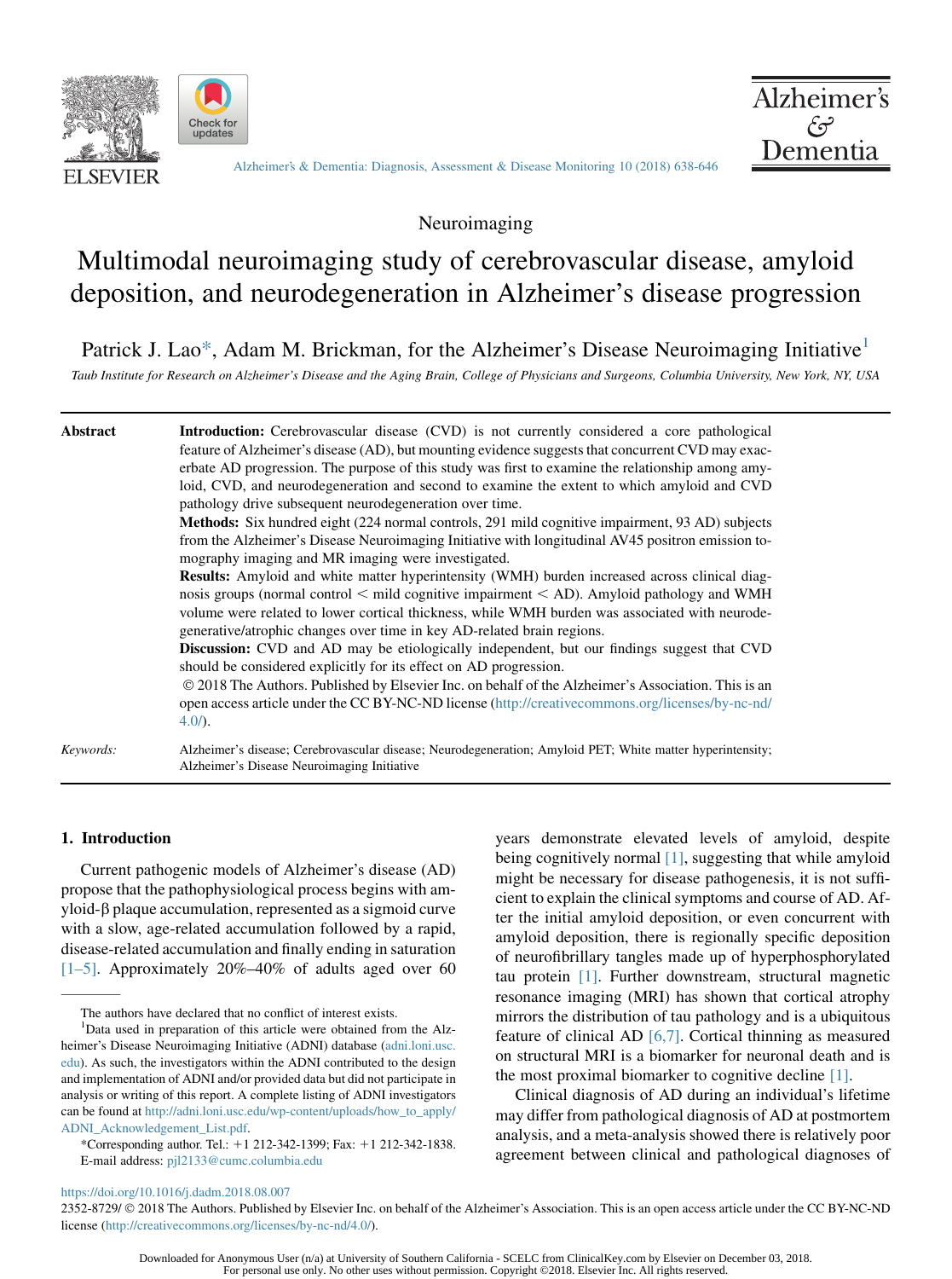AD, with sensitivity and specificity ranging between 71%–87% and 44%–71%, respectively  $[8,9]$ . The inclusion of AD biomarkers has been suggested as a method for increasing the accuracy of clinical diagnoses [\[10,11\].](#page-7-0) However, even at a given AD biomarker profile, there is still a large amount of within-individual variability in clinical AD development and progression, which may be attributable to genetic and lifestyle factors, as well as the presence of other critical morbidities [\[12\]](#page-7-0). Mixed brain pathologies account for dementia in most older individuals, with 75% of individuals with a pathological AD diagnosis also showing one or more vascular pathologies [\[12\].](#page-7-0) Cerebrovas-

cular disease (CVD) is of particular interest because it occurs in approximately 16%–46% of elderly and up to 51%

in the oldest old [\[12\]](#page-7-0). White matter hyperintensities (WMHs) are areas of increased signal visualized on T2-weighted MRI sequences that result from macrostructural changes that lead to decreased lipid content and increased water content. The most widely accepted biological model of WMH etiology is that damage to blood vessels leads to chronic hypoperfusion [\[13\],](#page-7-0) while other biological explanations, such as Wallerian degeneration, suggest that primary damage from pathology, such as neurofibrillary tangles, leads to axonal death [\[14,15\]](#page-7-0). WMHs are widely used as an imagingbased biomarker of small vessel CVD [\[16–18\].](#page-7-0) There is a large pathological overlap between small vessel CVD and AD, and WMH burden has been linked to cortical atrophy, cognitive decline, and clinical AD diagnosis [\[18,19\].](#page-7-0) Importantly, there is strong age dependence for both amyloid and WMH burden, and there are common vascular risk factors for AD and CVD [\[19\].](#page-7-0) Understanding the interplay between amyloid deposition and CVD, and how they each contribute to neurodegeneration, may provide insight into potentially shared pathways of disease. In the present study, we investigated the longitudinal relationship between biomarkers of amyloid, CVD, and neurodegeneration, and the extent to which early events, such as amyloid or CVD, drive neurodegeneration over time in a large, longitudinal cohort.

### 2. Methods

Data used in the preparation of this article were obtained from the Alzheimer's Disease Neuroimaging Initiative (ADNI) database [\(adni.loni.usc.edu\)](http://adni.loni.usc.edu). The ADNI was launched in 2003 as a public-private partnership, led by a principal investigator, Michael W. Weiner, MD. The primary goal of ADNI has been to test whether serial MRI, positron emission tomography, other biological markers, and clinical and neuropsychological assessment can be combined to measure the progression of mild cognitive impairment (MCI) and early AD. For up-to-date information, see [www.adni-info.org.](http://www.adni-info.org)

Six hundred four subjects ( $n = 224$  normal controls [NCs], 291 MCI, 93 AD) from the ADNI study underwent longitudinal AV45 positron emission tomography imaging, as well as T1, T2, and proton density MRI scans to quantify fibrillar amyloid deposition, WMH, and cortical thickness, respectively. Subjects had up to 12 time points (up to 10 years) of imaging data (N for each visit after visit 1: 216, 215, 189, 168, 157, 135, 112, 63, 27, 15, 3, 1 NC; 267, 261, 253, 240, 215, 175, 127, 73, 38, 18, 7, 1 MCI; 82, 76, 69, 59, 50, 17 AD). Global WMH volume was estimated at University of California-Davis using spatial and contextual priors for WMH as the sum of cortical lobes (frontal, occipital, parietal, temporal) [\[20–22\]](#page-7-0). Global AV45 standard uptake value ratio (SUVR) was estimated at University of California-Berkeley as the ratio of cortical regions implicated in Thal staging of amyloid plaques (frontal, anterior/posterior cingulate, lateral parietal, lateral temporal) to a composite white matter reference region (whole cerebellum, brainstem/pons, subcortical white matter) [\[23,24\]](#page-7-0). Global cortical thickness was estimated at University of California-San Francisco using FreeSurfer 5.1 [\(http://surfer.nmr.mgh.harvard.edu/\)](http://surfer.nmr.mgh.harvard.edu/) with longitudinal processing [\[25\]](#page-7-0) as the mean of AD-associated regions (medial/inferior temporal, temporal pole, angular gyrus, superior/inferior frontal, superior parietal, supramarginal gyrus, precuneus) [\[26,27\]](#page-7-0).

Analyses of covariance and chi-squared tests compared continuous and categorical demographic information, respectively, across clinical diagnostic group. Similarly, mean AV45 SUVR, WMH volume, and cortical thickness, and rates of change in each, were compared across clinical diagnostic group. Imaging biomarkers were used in two ways: first as categorical variables and second as fully continuous variables. Similar to the method of amyloid positivity determination at University of California-Berkeley [\[28\],](#page-7-0) thresholds for abnormal amyloid levels were determined as the upper 95% confidence interval of the mean in normal controls. Using all available data from ADNI (i.e., not restricted to the 608 subjects with all three imaging biomarkers), abnormal biomarker threshold was determined for amyloid ( $n = 833$  NC scans, 0.82 SUVR) and logtransformed WMH ( $n = 1774$  NC scans, 0.80 mm<sup>3</sup>). Chisquared tests were used to compare the prevalence of biomarker abnormality by diagnosis.

Next, a series of pairwise linear mixed-effects models with unbalanced designs and repeated measures was used to investigate associations between AV45 SUVR, WMH volume, and cortical thickness, including a random subject factor (e.g., AV45 SUVR on cortical thickness, AV45 SUVR on WMH volume, and WMH volume on cortical thickness). Since linear mixed-effects models handle unbalanced designs (e.g., unequal number of subjects or visits with each imaging biomarker) by using all available data, models have different degrees of freedom. Full models including all three biomarkers simultaneously were used to investigate additive or synergistic contributions of amyloid and CVD on neurodegeneration (e.g., AV45 SUVR and WMH volume on cortical thickness). Pairwise and full growth curve models were also run to investigate the associations between

Downloaded for Anonymous User (n/a) at University of Southern California - SCELC from ClinicalKey.com by Elsevier on December 03, 2018. For personal use only. No other uses without permission. Copyright ©2018. Elsevier Inc. All rights reserved.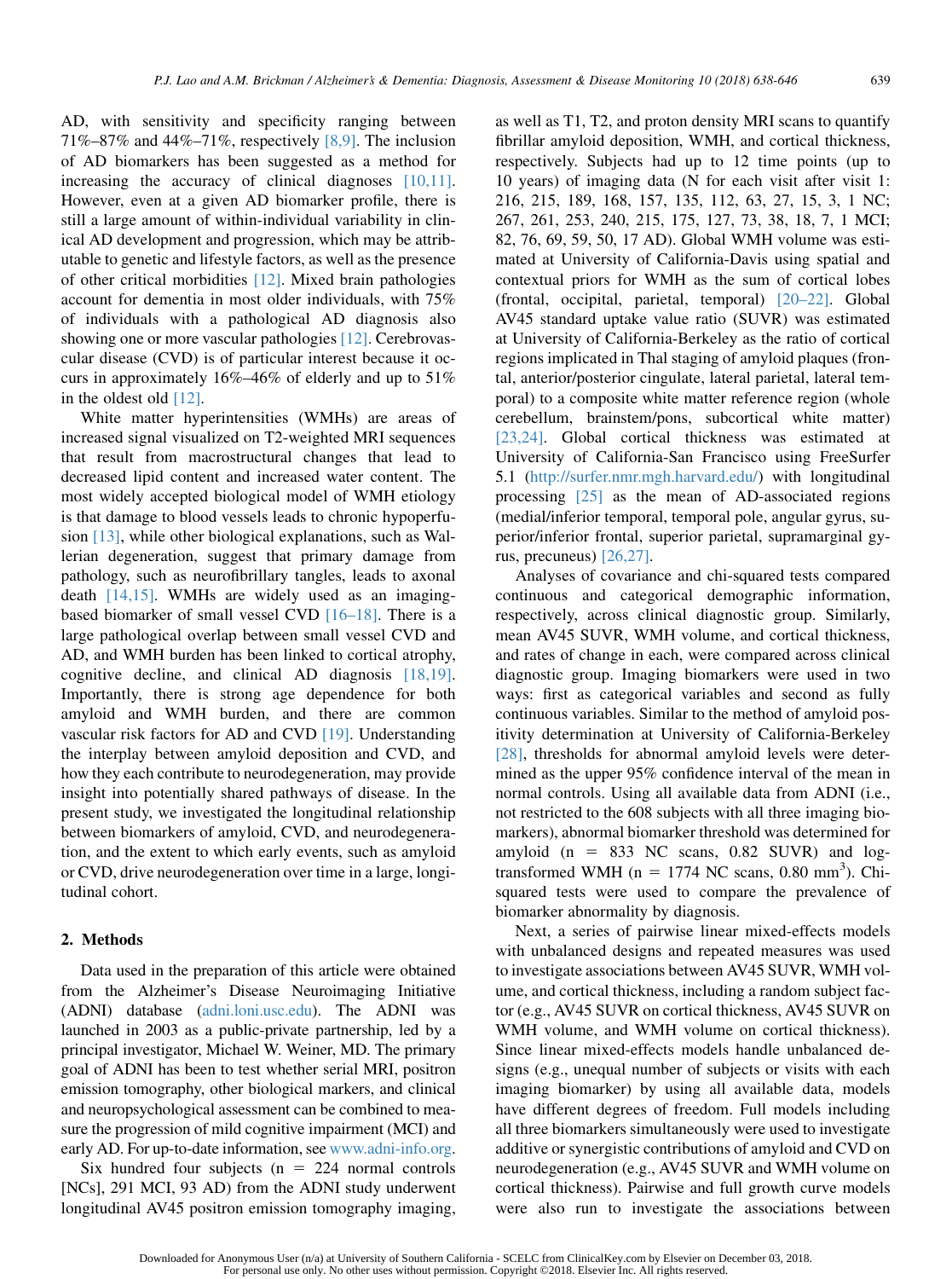AV45 and/or WMH volume on cortical thinning rate (e.g., AV45 SUVR\*time on cortical thickness, WMH volume\* time on cortical thickness).

All models were tested with covariate adjustment by clinical diagnostic group, and statistical significance was evaluated at  $P < .05$  (IBM SPSS Statistics for Windows, Version 23.0, IBM Corp., Armonk, NY). Covariates of interest included subject-mean centered age, apolipoprotein epsilon 4 (APOE-ε4), sex, education, and baseline intracranial total volume (ICV). Linear mixed-effects models are presented in tables as follows: Biomarker  $\sim$  Clinical Diagnoses + Age  $+$  Sex  $+$  APOE4  $+$  Education  $+$  ICV  $+$  Intercept. Growth curve models are as follows: Biomarker  $\sim$  Time + Clinical Diagnoses  $+$  Age  $+$  Sex  $+$  APOE4  $+$  Education  $+$  ICV  $+$  Time\*Clinical Diagnoses  $+$  Time\*Age  $+$  Time\*  $Sex + Time*APOE4 + Time*Education + Time*ICV +$ Intercept, but are presented only as Time interaction parameters in subsequent tables.

#### 3. Results

Diagnostic groups differed in the frequency of APOE- $\varepsilon$ 4  $(APOE4+: NC: 26\% < MCI: 46\% < AD: 74\%;$  $\chi(3) = 63.6$ ,  $P < .001$ ), sex distribution (male: NC:  $46\%$  < MCI: 59% NC < AD: 56%;  $\gamma(3) = 8.6$ ,  $P = .04$ ), number of years of education (NC:  $17 \pm 3$  years > MCI:  $16 \pm 3$ , NC > AD:  $16 \pm 3$ ; F(2,603) = 3.8, P = .02), and ICV (NC: 1508  $\pm$  156 cm<sup>3</sup> <MCI: 1550  $\pm$  157, AD:  $1505 \pm 161$  <MCI; F(2,553) = 5.9, P = .003), but not by baseline age (NC: 74  $\pm$  6 years, MCI: 73  $\pm$  7 years, AD: 73  $\pm$  8; F(2,603) = 1.6, P = .21). As expected, AV45 SUVR increased (NC < MCI < AD), WMH volume increased ( $NC < AD$ ), and cortical thickness decreased  $(NC > MCI > AD)$  across diagnostic groups (Table 1). AV45 SUVR rate decreased across diagnostic groups  $(NC > MCI, NC > AD)$ , indicating a possible plateau in amyloid deposition during MCI or AD (Table 1), proposed in the sigmoid trajectories of biomarker progression [\[1,2\].](#page-6-0) Rate of change in WMH volume and cortical thinning rate were not significantly different between clinical diagnostic groups (Table 1). While not significant, rate of change in WMH volume increased across clinical diagnostic groups as expected, but cortical thinning rate in AD was slower than that in the normal control or MCI group (Table 1).

Following the amyloid cascade hypothesis, downstream neurodegeneration in key AD regions would not be likely to occur without sufficient amyloid burden. To investigate the apparent slowing in cortical thinning rate in AD, individuals were categorized by biomarker abnormality rather than clinical diagnosis ([Fig. 1\)](#page-3-0). The proportion of individuals with abnormally high amyloid increased across diagnostic groups, in the expected direction (NC:  $30.1\%$  < MCI: 53.4% < AD: 84.2%;  $\chi(2) = 139.6, P \lt .001$ ). Similarly, abnormally high WMH volume prevalence increased across diagnostic groups as expected (NC:  $55.5\%$  < MCI:  $60.9\% < AD$ :  $80.3\%; \chi(2) = 71.1, P < .001$ ). Note that there

| Table 1               |                                                               |                                                                        | AV45 standard uptake value ratio (SUVR), white matter hyperintensity (WMH) volume, and cortical thickness and rates of change in each by clinical diagnosis                                       |                                                                 |                                                           |                                                                |
|-----------------------|---------------------------------------------------------------|------------------------------------------------------------------------|---------------------------------------------------------------------------------------------------------------------------------------------------------------------------------------------------|-----------------------------------------------------------------|-----------------------------------------------------------|----------------------------------------------------------------|
| <b>Dutcome</b>        | WMH volume                                                    | WMH volume rate                                                        | Amyloid SUVR                                                                                                                                                                                      | Amyloid SUVR rate                                               | Cortical thickness                                        | Cortical thinning rate                                         |
| Intercept             | $B = 0.08 [-8.9, 9.1]$<br>$P = 95$                            | $B = -2.8[-8.7, 3.10]$<br>$P = 38$                                     | $B = 1.00 [0.83, 1.16]$<br>P < 0.001                                                                                                                                                              | $B = -0.011[-0.045, 0.022]$ $B = 2.44 [2.27, 2.62]$<br>$P = 26$ | P < 0.01                                                  | $B = -0.088[-0.197, 0.021]$<br>$P = 15$                        |
| diagnosis<br>Clinical | $B_{MCI} = 0.83[-0.01, 1.67]$<br>$B_{AD} = 1.10 [0.09, 2.12]$ | $B_{\text{MCI}} = 0.51 [-0.10, 1.12]$<br>$B_{AD} = 0.32 [-0.37, 1.01]$ | $B_{\rm MCI} = 0.027 [0.012, 0.042]$<br>$B_{AD} = 0.053$ [0.032, 0.074]                                                                                                                           | $B_{AD} = -0.006[-0.013,$<br>0.0004]                            | $B_{AD} = -0.099[-0.121,$<br>$-0.077$                     | $B_{AD} = 0.009 [-0.004, 0.022]$<br>$B_{MCI} = 0.006 [-0.005,$ |
|                       | $P = 0.098$                                                   | $P = 16$                                                               | P < 0.01                                                                                                                                                                                          | $B_{MCI} = -0.001[-0.006,$<br>$0.005$ ] $P = 11$                | $\rm{B_{MCI}} = -0.025$ [-0.042,<br>$-0.0071$ $P < 0.001$ | $0.017$ ] $P = .79$                                            |
| Age                   | $B = 0.52 [0.39, 0.66]$                                       | $B = 0.075 [0.006, 0.143]$                                             | $B = 0.004 [0.002, 0.007]$                                                                                                                                                                        | $B = -1.6E-5[-0.0009]$                                          | $B = -0.015$ [-0.018.                                     | $B = -0.001[-0.002,$                                           |
| Sex                   | $B_M = -0.13[-1.88, 1.62]$<br>P < 0.01                        | $B_M = -0.14[-1.31, 1.03]$<br>$P = 0.034$                              | $P = .001$                                                                                                                                                                                        | $(6.90000)$ $P = 0.97$                                          | $B_M = -0.031[-0.065,$<br>$-0.013$ ] $P < 0.001$          | $B_M = -0.0005[-0.024,$<br>$-2.4E-S$ ] $P = .045$              |
| APOE4                 | $B_{E4} = 1.07[-0.37, 2.52]$<br>$P = .88$                     | $B_{E4} = 0.09[-0.89, 1.08]$<br>$P = .81$                              | $B_{E4} = 0.144 [0.120, 0.169]$<br>$P = 12$                                                                                                                                                       | $B_{Ed} = 0.008 [0.003, 0.014]$<br>$0.006$ ] $P = .96$          | $B_{\rm E24} = -0.034$ [-0.063,<br>$0.003$ ] $P = 0.074$  | $B_{E4} = -0.014$ [-0.035,<br>$0.023$ ] $P = .97$              |
|                       | $P = 15$                                                      | $P = 85$                                                               | P < 0.001                                                                                                                                                                                         | $P = .002$                                                      | $-0.0061$ $P = 018$                                       | $0.006$ ] $P = .17$                                            |
| Education             | $B = -0.06[-0.32, 0.20]$                                      | $B = -0.02[-0.20, 0.15]$                                               | $B = -0.005$ [-0.010,                                                                                                                                                                             | $B = -6.5E-5[-0.001]$                                           | $B = 0.003 [-0.002, 0.008]$                               | $B = 0.001[-0.003, 0.005]$                                     |
|                       | $P = .66$                                                     | $P = 80$                                                               | $-0.0004$ ] $P = 0.035$                                                                                                                                                                           | $0.0009$ ] $P = .89$                                            | $P = 31$                                                  | $P = .64$                                                      |
| Intracranial          | $B = 4.0E-6[-1.1E-6, 9.1]$                                    | $B = 1.6E-6[-1.7E-6, 4.9]$                                             | $B = 1.3E-8[-8.3E-8, 1.1]$                                                                                                                                                                        | $B = 6.7E-9[-1.1E-8, 2.5]$                                      | $B = 2.3E-8[-7.6E-8, 1.2]$                                | $B = 2.1E-8[-3.7E-8, 7.9]$                                     |
| total volume          | $E-6$ ] $P = .13$                                             | $E-6$ ] $P = .33$                                                      | $E-7$ ] $P = .79$                                                                                                                                                                                 | $E-8$ ] $P = .46$                                               | $E - 7$ ] $P = .65$                                       | $E-8$ ] $P = .47$                                              |
|                       |                                                               |                                                                        | NOTE. Values are presented as mean parameter estimate [95% CI] and bolded if $P < 05$ . Rows represent all the variables included in a single linear mixed effects or growth curve model (column) |                                                                 |                                                           |                                                                |

Downloaded for Anonymous User (n/a) at University of Southern California - SCELC from ClinicalKey.com by Elsevier on December 03, 2018. For personal use only. No other uses without permission. Copyright ©2018. Elsevier Inc. All rights reserved.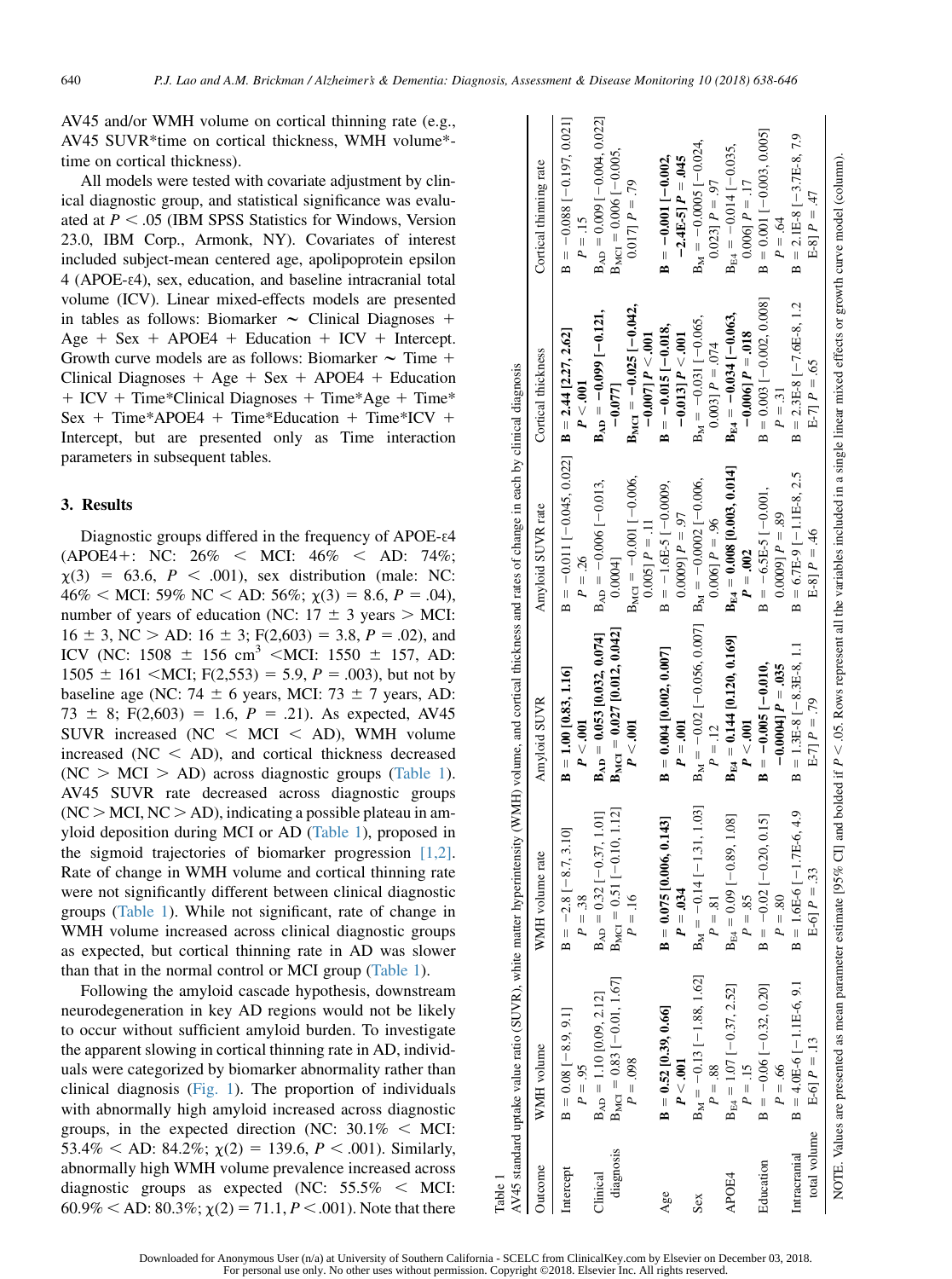<span id="page-3-0"></span>

Fig. 1. Distribution of AV45 standard uptake value ratio (SUVR) and log-transformed white matter hyperintensity (WMH) volume by clinical diagnostic group. Dotted line represents abnormality threshold (upper 95% confidence interval in normal control group from larger sample [right]) for each biomarker. \* Represents outliers in SPSS graphs. Abbreviations: AD, Alzheimer's disease; MCI, mild cognitive impairment.

was an incomplete prevalence (e.g.,  $\leq 100\%$ ) of abnormally high amyloid in the clinically diagnosed AD group and that the subjects with the highest WMH volume were in the NC group (Fig. 1). Cortical thickness was significantly lower in individuals with abnormally high amyloid compared to normally low amyloid (Table 2). Cortical thinning rate was only significantly different from zero in individuals with abnormally high WMH volume, but not significantly different between the four biomarker abnormality classifications (Table 2).

To further investigate the associations among amyloid, WMH, and neurodegeneration, imaging biomarkers were used as fully continuous variables in independent, pairwise linear mixed-effects models [\(Fig. 2](#page-4-0)). AV45 SUVR was not associated with WMH volume ([Supplementary Table 1](#page-6-0)). AV45 SUVR was negatively associated with cortical thickness and was significantly different between clinical diagnostic groups such that the association was more negative in MCI and AD compared with NC [\(Supplementary Table 2](#page-6-0)). Similarly, WMH volume was negatively associated with cortical thickness and was significantly different between clinical diagnostic groups such that the association was more negative in MCI and AD compared with NC [\(Supplementary Table 2\)](#page-6-0). In a full linear mixed-effects model (i.e., including all three imaging biomarkers), the same associations survive as in the pairwise models [\(Table 3\)](#page-5-0).

Moreover, independent, pairwise growth curve models, which include time interactions ([Fig. 2\)](#page-4-0), showed that baseline AV45 SUVR was not associated with rate of change in WMH, but higher baseline WMH volume was associated with faster AV45 SUVR rate ([Supplementary Table 1](#page-6-0)). There was no significant association between baseline AV45 SUVR and cortical thinning rate [\(Supplementary](#page-6-0) [Table 2\)](#page-6-0). There was a significant interaction between clinical diagnosis and baseline WMH volume on cortical thinning rate such that there was more cortical thinning with higher WMH volume in MCI and AD compared to NC [\(Supplementary Table 2](#page-6-0)). In a full growth curve model, cortical thinning rate was not significantly associated with baseline WMH or baseline AV45 SUVR [\(Table 3](#page-5-0)). There were no significant interactions between AV45 SUVR and WMH volume on cortical thickness in the full linear mixed-effects model or on cortical thinning rate in the full growth curve model.

## 4. Discussion

Profiles of multiple, abnormal biomarkers provide more insight into variations in the AD pathophysiological process compared with single biomarkers or clinical diagnosis, especially in the context of concurrent small vessel CVD, which we operationally define as WMH burden. This multimodal

Table 2

| Cortical thickness and cortical thinning rate by biomarker abnormality classifications |  |  |
|----------------------------------------------------------------------------------------|--|--|
|                                                                                        |  |  |

|                                                               | Cortical thickness                                                                                                                                                                                                 | Cortical thinning rate                                                                                                                                                                                                                               |
|---------------------------------------------------------------|--------------------------------------------------------------------------------------------------------------------------------------------------------------------------------------------------------------------|------------------------------------------------------------------------------------------------------------------------------------------------------------------------------------------------------------------------------------------------------|
| Biomarker abnormality profile                                 | $B_{LOW\ Amvloid.}$ LOW WMH = 2.73 [2.58, 2.88]<br>$B_{LOW\ Amvloid. \ HIGH\ WMH} = 2.61$ [2.58, 2.64]<br>$B_{\text{HIGH Amvloid, LOW WMH}} = 2.47 [2.38, 2.57]^*$<br>BHIGH Amyloid, HIGH WMH = 2.51 [2.49, 2.54]* | $B_{LOW\ Amyloid,\ LOW\ WMH} = -0.002$ [-0.016, 0.013]<br>BLOW Amyloid, HIGH WMH = $-0.008$ [ $-0.012$ , $-0.003$ ]**<br>$B_{\text{HIGH Amyloid, LOW WMH}} = -0.002 [-0.011, 0.008]$<br>BHIGH Amyloid, HIGH WMH = $-0.008$ [ $-0.012$ , $-0.005$ ]** |
| Age                                                           | $B = -0.028[-0.036, -0.019] P < .001$                                                                                                                                                                              | $B = 8.1E-5$ [-0.003, 0.003] $P = .96$                                                                                                                                                                                                               |
| <b>Sex</b><br>APOE4<br>Education<br>Intracranial total volume | $B_M = -0.016$ [-0.065, 0.034] $P = .53$<br>$B_{FA+} = -0.009$ [-0.054, 0.037] $P = .70$<br>$B = 0.008$ [-0.0003, 0.015] $P = .059$<br>$B = 8.1E-8$ [-7.8E-8, 2.4E-7] $P = .32$                                    | $B_M = 0.007$ [-0.014, 0.029] $P = .50$<br>$B_{E4+} = -0.011 [-0.032, 0.009] P = .27$<br>$B = 0.004$ [0.0003, 0.007] $P = .03$<br>$B = 1.3E-8$ [-5.5E-8, 8.1E-8] $P = .71$                                                                           |

\* Denotes significant difference from reference group (low amyloid, low WMH). \*\* Denotes significant difference from 0.

NOTE. Values are presented as mean parameter estimate [95% CI] and bolded if  $P < .05$ . Rows represent all the variables included in a single linear mixed effects or growth curve model (column).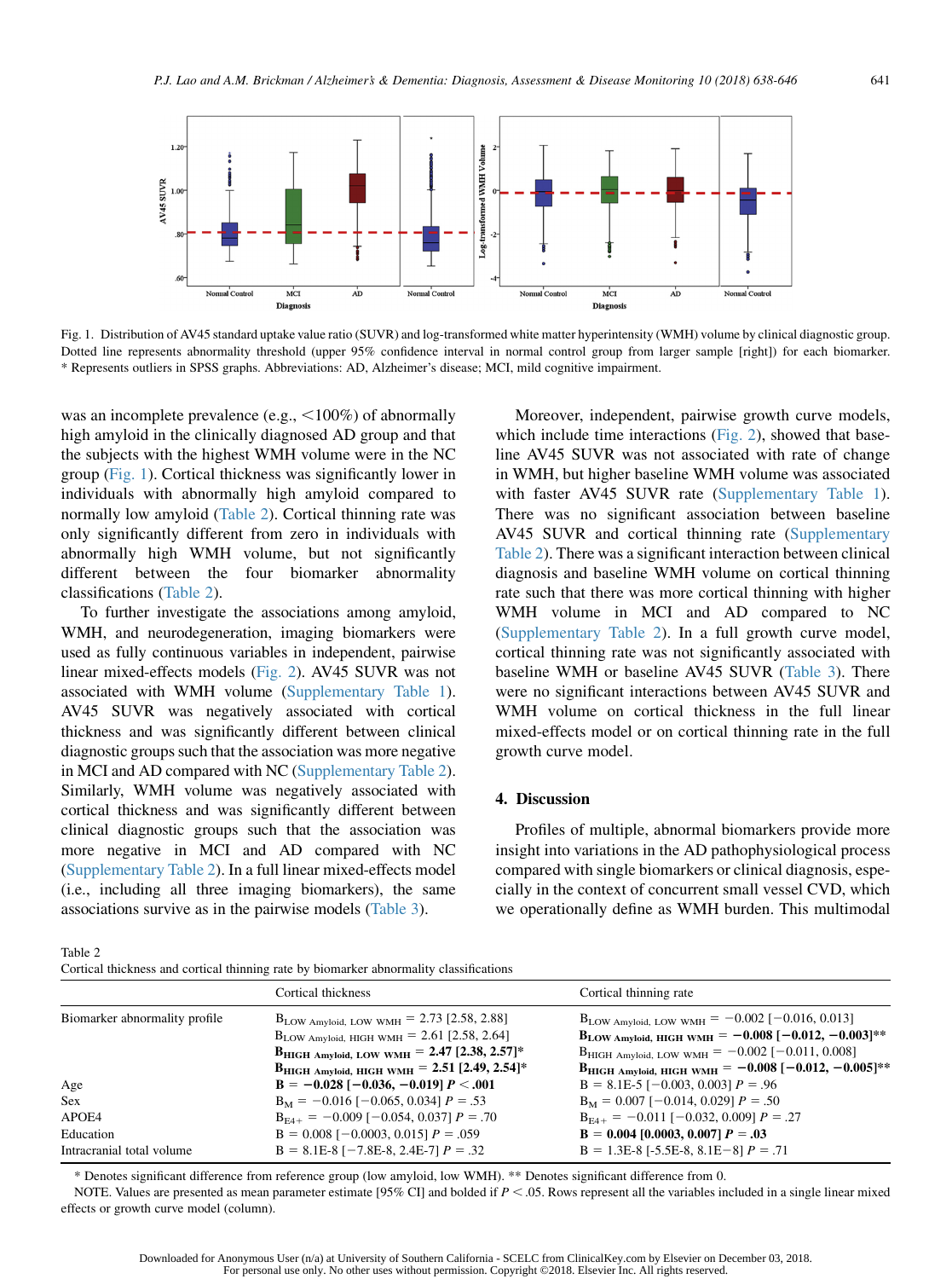<span id="page-4-0"></span>

Fig. 2. (A) Pairwise spaghetti plots between longitudinal measures of cortical thickness, AV45 standard uptake value ratio (SUVR), and log-transformed white matter hyperintensity (WMH) volume. Each line represents a subject. (B) Spaghetti plots between longitudinal measures of cortical thickness, AV45 SUVR, and log-transformed WMH volume against time.

neuroimaging study indicates that increased amyloid pathology and WMH volume are related to lower cortical thickness and, importantly, suggests that WMHs are associated with neurodegeneration over time in key AD-associated regions, even in the absence of substantial amyloid burden. Similar to our findings, some studies suggest an additive effect of amyloid and CVD on neurodegeneration [\[12,29,30\]](#page-7-0), but others have suggested that CVD might act synergistically with AD pathology [\[31–34\]](#page-7-0).

There was an expected overlap of small vessel CVD and AD pathophysiology in that there was an increase in amyloid burden and WMH volume, as well as a decrease in cortical thickness across clinical diagnostic groups. While the finding was not significant, there was an unexpected slowing of cortical thinning rate in clinically defined AD compared with NC and MCI. Using biomarker classifications rather than clinical diagnostic groups, the focus of our analysis was shifted toward AD-associated and small vessel CVD– associated pathophysiology over clinical symptomatology. While we did not use a particularly sophisticated method to estimate abnormal amyloid or WMH burden thresholds, our thresholds produced similar results to previous studies [\[28\].](#page-7-0) Thirty percent of normal controls had abnormally high amyloid burden, consistent with approximately 20%– 40% of elderly individuals demonstrating elevated levels of amyloid, despite being cognitively normal [\[1\]](#page-6-0). In addition, we found that 15% of clinically diagnosed AD cases had normally low amyloid, similar to the frequency of AD cases without pathology at autopsy [\[9\].](#page-7-0) It should be noted that inclusion criteria of ADNI included a score of less than 4 on the Hachinski scale for history of hypertension and stroke, effectively including subjects with a low-tomoderate vascular risk [\[16\]](#page-7-0). Individuals with the highest WMH volume were normal controls, possibly reflecting that symptomatic individuals (e.g., MCI, AD) with high degrees of CVD were excluded because of concerns of "mixed" pathology. Consequently, the WMH volumes in ADNI  $(0.08-1.18 \text{ cm}^3)$  are smaller than those observed in

Downloaded for Anonymous User (n/a) at University of Southern California - SCELC from ClinicalKey.com by Elsevier on December 03, 2018.

For personal use only. No other uses without permission. Copyright ©2018. Elsevier Inc. All rights reserved.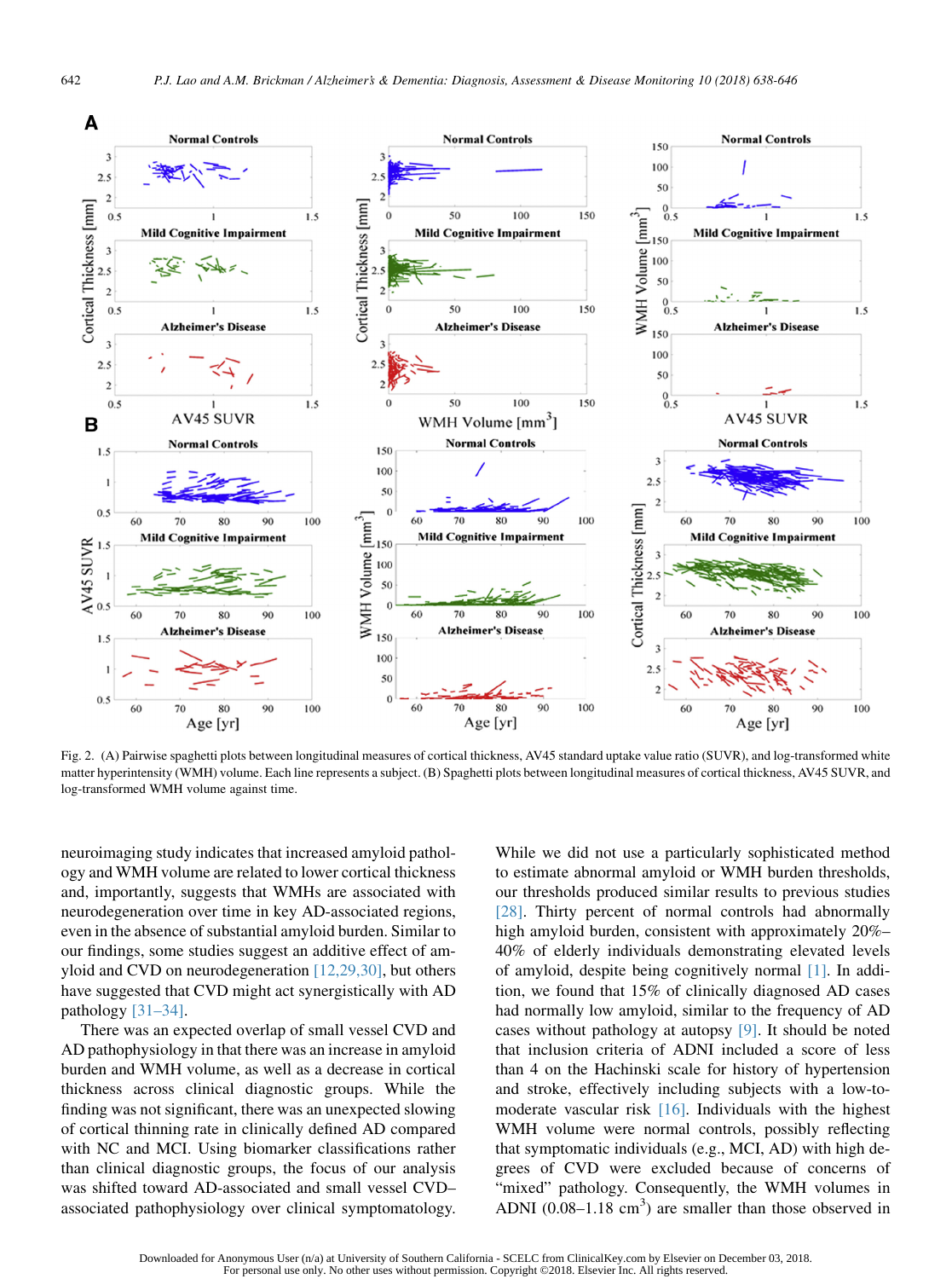| is controlled to the controlled to the controlled to the controlled to the controlled to the controlled to the controlled to the controlled to the controlled to the controlled to the controlled to the controlled to the con                                                                                                                             |
|------------------------------------------------------------------------------------------------------------------------------------------------------------------------------------------------------------------------------------------------------------------------------------------------------------------------------------------------------------|
| י<br>י                                                                                                                                                                                                                                                                                                                                                     |
| ׇ֠                                                                                                                                                                                                                                                                                                                                                         |
|                                                                                                                                                                                                                                                                                                                                                            |
|                                                                                                                                                                                                                                                                                                                                                            |
|                                                                                                                                                                                                                                                                                                                                                            |
|                                                                                                                                                                                                                                                                                                                                                            |
|                                                                                                                                                                                                                                                                                                                                                            |
|                                                                                                                                                                                                                                                                                                                                                            |
|                                                                                                                                                                                                                                                                                                                                                            |
|                                                                                                                                                                                                                                                                                                                                                            |
| $\frac{1}{2}$                                                                                                                                                                                                                                                                                                                                              |
|                                                                                                                                                                                                                                                                                                                                                            |
|                                                                                                                                                                                                                                                                                                                                                            |
|                                                                                                                                                                                                                                                                                                                                                            |
| $\begin{bmatrix} 0 & 0 & 0 \\ 0 & 0 & 0 \\ 0 & 0 & 0 \\ 0 & 0 & 0 \\ 0 & 0 & 0 \\ 0 & 0 & 0 \\ 0 & 0 & 0 \\ 0 & 0 & 0 & 0 \\ 0 & 0 & 0 & 0 \\ 0 & 0 & 0 & 0 \\ 0 & 0 & 0 & 0 & 0 \\ 0 & 0 & 0 & 0 & 0 \\ 0 & 0 & 0 & 0 & 0 \\ 0 & 0 & 0 & 0 & 0 & 0 \\ 0 & 0 & 0 & 0 & 0 & 0 \\ 0 & 0 & 0 & 0 & 0 & 0 \\ 0 & 0 & 0 & 0 & 0 & $<br>$\overline{\phantom{a}}$ |
|                                                                                                                                                                                                                                                                                                                                                            |
|                                                                                                                                                                                                                                                                                                                                                            |
|                                                                                                                                                                                                                                                                                                                                                            |
|                                                                                                                                                                                                                                                                                                                                                            |
|                                                                                                                                                                                                                                                                                                                                                            |
|                                                                                                                                                                                                                                                                                                                                                            |
|                                                                                                                                                                                                                                                                                                                                                            |
|                                                                                                                                                                                                                                                                                                                                                            |
|                                                                                                                                                                                                                                                                                                                                                            |
|                                                                                                                                                                                                                                                                                                                                                            |
|                                                                                                                                                                                                                                                                                                                                                            |
|                                                                                                                                                                                                                                                                                                                                                            |
|                                                                                                                                                                                                                                                                                                                                                            |
|                                                                                                                                                                                                                                                                                                                                                            |
|                                                                                                                                                                                                                                                                                                                                                            |
|                                                                                                                                                                                                                                                                                                                                                            |
|                                                                                                                                                                                                                                                                                                                                                            |
|                                                                                                                                                                                                                                                                                                                                                            |
|                                                                                                                                                                                                                                                                                                                                                            |
|                                                                                                                                                                                                                                                                                                                                                            |
|                                                                                                                                                                                                                                                                                                                                                            |
|                                                                                                                                                                                                                                                                                                                                                            |
| <br>l<br>έ<br>֦֚֓֓֓֡֓֡֓֡֓֡֓֡֓֡֓֡֓֡֓֡֓֡֟                                                                                                                                                                                                                                                                                                                    |
| i                                                                                                                                                                                                                                                                                                                                                          |
|                                                                                                                                                                                                                                                                                                                                                            |
|                                                                                                                                                                                                                                                                                                                                                            |
|                                                                                                                                                                                                                                                                                                                                                            |
|                                                                                                                                                                                                                                                                                                                                                            |
|                                                                                                                                                                                                                                                                                                                                                            |
| ł                                                                                                                                                                                                                                                                                                                                                          |
|                                                                                                                                                                                                                                                                                                                                                            |
|                                                                                                                                                                                                                                                                                                                                                            |
| ١                                                                                                                                                                                                                                                                                                                                                          |
| ł                                                                                                                                                                                                                                                                                                                                                          |
| ţ<br>ł                                                                                                                                                                                                                                                                                                                                                     |
|                                                                                                                                                                                                                                                                                                                                                            |
| $\overline{\phantom{a}}$                                                                                                                                                                                                                                                                                                                                   |
| ׇ֚֘֡                                                                                                                                                                                                                                                                                                                                                       |
|                                                                                                                                                                                                                                                                                                                                                            |
|                                                                                                                                                                                                                                                                                                                                                            |
|                                                                                                                                                                                                                                                                                                                                                            |

 $\sim$ 

 $\blacksquare$ 

<span id="page-5-0"></span>

|                                                     | Cortical thickness                                                                                                   |                                                                                                              | Cortical thinning rate                                                                                                                  |                                                                                                                             |
|-----------------------------------------------------|----------------------------------------------------------------------------------------------------------------------|--------------------------------------------------------------------------------------------------------------|-----------------------------------------------------------------------------------------------------------------------------------------|-----------------------------------------------------------------------------------------------------------------------------|
| Clinical diagnosis<br>Intercept                     | $B_{\text{MCI}} = 0.18 [-0.06, 0.41] P = .048$<br>$B = 2.73$ [2.41, 3.05] $P < .001$<br>$B_{AD} = 0.38 [0.08, 0.68]$ | $B_{MCI} = 0.17[-0.14, 0.47] P = .103$<br>$B = 2.72$ [2.36, 3.07] $P < .001$<br>$B_{AD} = 0.43$ [0.03, 0.83] | $B_{MCI} = -0.005 [-0.138, 0.128] P = .99$<br>$B = -0.053[-0.198, 0.092] P = .39$<br>$B_{AD} = -0.009[-0.149, 0.132]$                   | $B_{\text{MCI}} = -0.072[-0.243, 0.103] P = .66$<br>$B = -0.048[-0.209, 0.113] P = .21$<br>$B_{AD} = -0.072[-0.283, 0.140]$ |
| WMH volume*<br>WMH volume                           | $B = 3.3E-5[-0.002, 0.002] P = .30$<br>$B_{AD} = 0.001 [-0.003, 0.006]$                                              | $B = 0.002 [-0.025, 0.030] P = .83$<br>$B_{AD} = -0.011[-0.068, 0.045]$                                      | $B = 0.0004$ [-0.0006, 0.001] $P = .21$<br>$B_{AD} = 0.002[-0.0007, 0.005]$                                                             | $B = -0.002$ [-0.004, 0.009] $P = 30$<br>$B_{AD} = 0.012[-0.013, 0.038]$                                                    |
| Clinical diagnosis<br>Amyloid SUVR                  | $B_{\rm MCI} = -0.004[-0.008, -0.0004] P = .044$<br>$B = -0.20[-0.43, 0.04] P < .001$                                | $B_{MCI} = -0.003[-0.038, 0.033] P = .93$<br>$B = -0.18[-0.47, 0.10] P < 0.01$                               | $B_{MCI} = -0.0008[-0.003, 0.001] P = .14$<br>$B = -0.026[-0.142, 0.090] P = .34$                                                       | $B_{MCI} = 0.010 [-0.009, 0.030] P = .43$<br>$B = -0.043[-0.182, 0.095] P = .93$                                            |
| Clinical diagnosis<br>Amyloid SUVR *                | $B_{\rm MCI} = -0.23$ [-0.50, 0.05] $P = .001$<br>$B_{AD} = -0.61[-0.94, -0.28]$                                     | $B_{MCI} = -0.21[-0.57, 0.14] P = .007$<br>$B_{AD} = -0.67[-1.09, -0.25]$                                    | $B_{MCI} = -0.003[-0.161, 0.154] P = .93$<br>$B_{AD} = -0.029[-0.193, 0.135]$                                                           | $B_{MCI} = 0.074 [-0.132, 0.282] P = .77$<br>$B_{AD} = 0.042[-0.199, 0.283]$                                                |
| Amyloid SUVR<br>WMH volume *                        |                                                                                                                      | $B = -0.003[-0.034, 0.028]$<br>$F(1,343) = 0.005, P = .95$                                                   |                                                                                                                                         | $B = 0.003[-0.010, 0.017] P = .37$                                                                                          |
| Amyloid SUVR *<br>Clinical diagnosis<br>WMH volume* |                                                                                                                      | $B_{\text{MCI}} = -0.002[-0.04, 0.04]$ $P = .88$<br>$B_{AD} = 0.012[-0.04, 0.07]$                            |                                                                                                                                         | $B_{\text{MCI}} = -0.013[-0.036, 0.010]$ $P = .44$<br>$B_{AD} = -0.011[-0.039, 0.016]$                                      |
| Age                                                 | $B = -0.012$ [-0.021, -0.003] $P = .013$                                                                             | $B = -0.012[-0.021, -0.03] P = .013$                                                                         | $B = -0.0005 [-0.004, 0.003] P = .81$                                                                                                   | $B = -0.000(-0.000) - 0.0000 = 0.84$                                                                                        |
| Sex                                                 | $B_M = -0.014[-0.056, 0.029] P = .53$                                                                                | $B_M = -0.014[-0.056, 0.029] P = .53$                                                                        | $B_M = -0.011[-0.030, 0.009] P = .27$                                                                                                   | $B_M = -0.011[-0.030, 0.009] P = .29$                                                                                       |
| APOE4                                               | $B_{E4} = 0.040$ [0.0001, 0.079] $P = .049$                                                                          | $B_{E4} = 0.039[-0.0001, 0.079]$ $P = .051$                                                                  | $B_{E4} = 0.007 [-0.012, 0.026] P = .50$                                                                                                | $B_{E4} = 0.006[-0.014, 0.025] P = .55$                                                                                     |
| Education                                           | $B = 0.0006 [-0.006, 0.007] P = .85$                                                                                 | $B = 0.0005 [-0.006, 0.007] P = .87$                                                                         | $B = 0.002[-0.0008, 0.005] P = .15$                                                                                                     | $B = 0.002[-0.0008, 0.005] P = .15$                                                                                         |
| Intracranial total volume                           | $B = 5.3E-8[-8.0E-8, 1.9E-7] P = .43$                                                                                | $B = 5.6E-8[-7.7E-8, 1.9E-7] P = .41$                                                                        | $B = 3.5E-8[-2.4E-8, 9.4E-8]$ $P = .25$                                                                                                 | $B = 4.1E-8[-2.0E-8, 1.0E-7] P = .19$                                                                                       |
|                                                     | NOTE. Values are presented as mean parameter estimate [95% \                                                         |                                                                                                              | CI] and bolded if $P < 05$ . Rows represent all the variables included in a single linear mixed effects or growth curve model (column). |                                                                                                                             |

other studies  $(2.5-20.2 \text{ cm}^3)$  [\[35\].](#page-7-0) These issues may have introduced bias into our analyses, potentially inflating type II statistical error rates (i.e., toward the null hypothesis). Using our abnormality threshold for WMH volume, approximately 55% of NC had high WMH burden at a mean age of approximately 75 years, similar to previous findings [\[12\].](#page-7-0)

Amyloid burden has been widely shown to be associated with neurodegeneration [\[36–38\]](#page-7-0), as our results demonstrated. Results are mixed concerning an association between AD pathology and WMH volume [\[13,18,39,40\]](#page-7-0). Some studies attribute increased WMH in the context of clinical AD to Wallerian degeneration, or secondary damage due to primary AD pathology [\[14,15\].](#page-7-0) Our results demonstrated no direct association between amyloid and WMH volume and that WMH was associated with future decrease in cortical thickness, suggesting that WMHs are not simply a reflection of Wallerian damage but rather promote neurodegeneration. Moreover, we found that baseline WMH volume was associated with amyloid accumulation rate but that baseline amyloid was not associated with WMH volume rate, also suggesting that WMHs are not simply a consequence of amyloidosis and that WMH may drive faster amyloid accumulation. Previous work in the ADNI cohort demonstrated an association between vascular risk factors and WMH volume after adjustment for amyloid burden [\[16\].](#page-7-0) Our analyses here found a more negative association between WMH volume and cortical thickness and cortical thinning rate in a composite AD signature region, similar to associations between WMH volume and cortical volume found in the entorhinal cortex  $[41]$  or hippocampus [\[42\]](#page-8-0). We also found that cortical thinning over time was only significantly different from zero with high WMH burden, regardless of amyloid burden, suggesting that WMHs can indeed promote neurodegenerative changes. Similarly, animal studies demonstrate cortical atrophy in models of impaired cerebrovascular function [\[43,44\],](#page-8-0) and a previous study showed atrophy in AD-associated regions in the context of CVD but in the absence of AD pathology [\[45\]](#page-8-0). Further work is necessary to fully understand the mechanism by which CVD leads to neurodegeneration.

Limitations of the present study include an unbalanced design in which models had different degrees of freedom based on available data, selection bias against overt CVD in the clinically diagnosed MCI and AD groups, and the restriction of biomarker measures to global or AD signature averages. It is possible that WMH volume reflects other pathologies than small vessel CVD, but previous work has shown an association between WMH volume and vascular risk factors in the ADNI cohort [\[16\]](#page-7-0). Corrections for multiple comparisons to lower type I error were not performed despite running pairwise and full linear mixed-effects models and growth curve models due to the sampling bias against overt CVD, which would effectively raise the type II error. Strengths of the study include the large, multisite,

 $\mathbf{I}$ 

Downloaded for Anonymous User (n/a) at University of Southern California - SCELC from ClinicalKey.com by Elsevier on December 03, 2018. For personal use only. No other uses without permission. Copyright ©2018. Elsevier Inc. All rights reserved.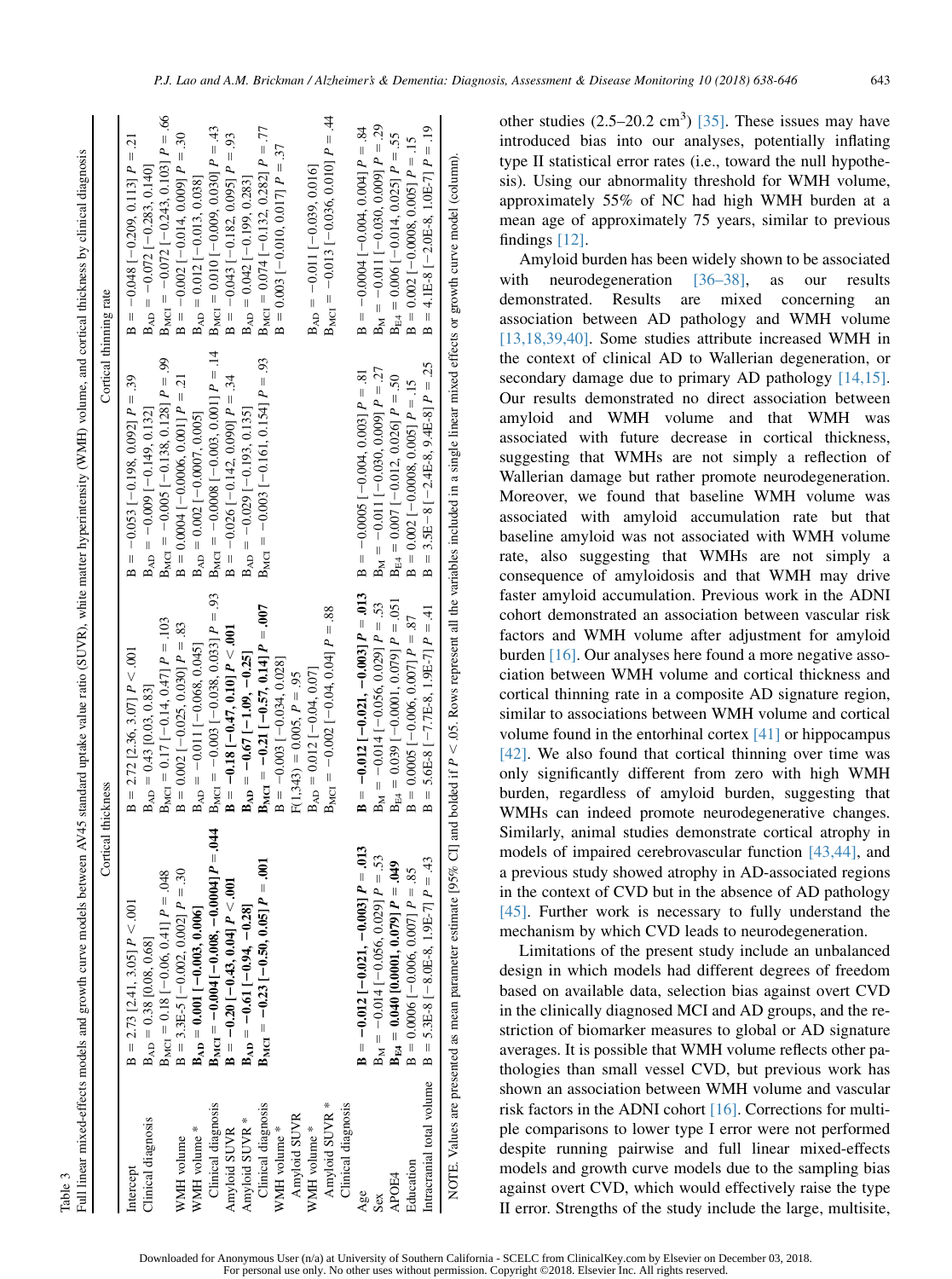<span id="page-6-0"></span>multimodal and longitudinal nature of the ADNI study, which allowed us to observe associations even with the bias against overt CVD. A causal relationship between amyloid and WMH burden on cortical thickness cannot be determined definitively in observational studies, but the longitudinal design supports some degree of inference about the temporal ordering of these image-based biomarker changes (i.e., cortical thinning in those with high WMH burden). Future work includes extending this work to voxelwise analyses for more spatially specific conclusions in a population with a higher prevalence of CVD.

Overall, our findings indicate that amyloid burden and WMH volume additively contribute to overall cortical thickness and suggest that WMH volume contributes to the rate of cortical thinning in AD-associated regions, even in the absence of amyloid pathophysiology. In addition, in the presence of substantial amyloid burden, WMH could provide a second hit, increasing the cortical atrophy rate and contributing to clinical symptomatology [\[29,32\]](#page-7-0). The respective importance of AD pathophysiology and CVD on neurodegeneration is of crucial significance for the development of effective preventive and therapeutic strategies.

#### Acknowledgments

Authors' contributions: Study concept and design were performed by Lao and Brickman. Analysis and interpretation of data were performed by Lao and Brickman. Drafting of the article was done by Lao and Brickman. Critical revision of the manuscript for important intellectual content was performed by Lao and Brickman. Statistical analysis was conducted by Lao and Brickman. Administrative, technical, and material support was provided by Lao and Brickman. Data collection and sharing for this project were funded by the Alzheimer's Disease Neuroimaging Initiative (ADNI) (National Institutes of Health grant U01 AG024904) and DOD ADNI (Department of Defense award number W81XWH-12-2-0012). ADNI is funded by the National Institute on Aging, the National Institute of Biomedical Imaging and Bioengineering, and through generous contributions from the following: AbbVie; Alzheimer's Association; Alzheimer's Drug Discovery Foundation; Araclon Biotech; BioClinica, Inc.; Biogen; Bristol-Myers Squibb Company; CereSpir, Inc.; Cogstate; Eisai Inc.; Elan Pharmaceuticals, Inc.; Eli Lilly and Company; EuroImmun; F. Hoffmann La Roche Ltd and its affiliated company Genentech, Inc.; Fujirebio; GE Healthcare; IXICO Ltd.; Janssen Alzheimer Immunotherapy Research & Development, LLC.; Johnson & Johnson Pharmaceutical Research & Development LLC.; Lumosity; Lundbeck; Merck & Co., Inc.; Meso Scale Diagnostics, LLC.; NeuroRx Research; Neurotrack Technologies; Novartis Pharmaceuticals Corporation; Pfizer Inc.; Piramal Imaging; Servier; Takeda Pharmaceutical Company; and Transition Therapeutics. The Canadian Institutes of Health Research is providing funds to support ADNI clinical sites in Canada. Private sector contributions are facilitated by the Foundation for the National Institutes of Health ([www.fnih.org\)](http://www.fnih.org). The grantee organization is the Northern California Institute for Research and Education, and the study is coordinated by the Alzheimer's Therapeutic Research Institute at the University of Southern California. ADNI data are disseminated by the Laboratory for Neuro Imaging at the University of Southern California.

Data used in preparation of this article were obtained from the Alzheimer's Disease Neuroimaging Initiative (ADNI) database ([adni.loni.ucla.edu](http://adni.loni.ucla.edu)). As such, the investigators within the ADNI contributed to the design and implementation of ADNI and/or provided data but did not participate in the analysis or writing of this article.

## Supplementary data

Supplementary data related to this article can be found at <https://doi.org/10.1016/j.dadm.2018.08.007>.

## RESEARCH IN CONTEXT

- 1. Systematic review: The authors performed a literature search for amyloid deposition, white matter hyperintensity volume, and cortical thickness. While there were published articles that analyzed these metrics in the context of Alzheimer's disease, there were few studies that analyzed all three of these imagebased biomarkers simultaneously in a large, longitudinal study.
- 2. Interpretation: Our findings demonstrate the combined contribution of vascular disease and amyloid deposition to neurodegeneration during Alzheimer's disease progression.
- 3. Future directions: This article identifies a relationship between vascular disease and Alzheimer's pathophysiology in a large, multisite, longitudinal study. This relationship will be further investigated in an ethnically and racially diverse cohort in which there is a higher risk of vascular disease.

#### References

- [1] [Jack CR Jr, Knopman DS, Jagust WJ, Shaw LM, Aisen PS,](http://refhub.elsevier.com/S2352-8729(18)30057-5/sref1) [Weiner MW, et al. Hypothetical model of dynamic biomarkers of](http://refhub.elsevier.com/S2352-8729(18)30057-5/sref1) [the Alzheimer's pathological cascade. Lancet Neurol 2010;9:119–28](http://refhub.elsevier.com/S2352-8729(18)30057-5/sref1).
- [2] [Jack CR Jr, Knopman DS, Jagust WJ, Petersen RC, Weiner MW,](http://refhub.elsevier.com/S2352-8729(18)30057-5/sref2) [Aisen PS, et al. Tracking pathophysiological processes in Alzheimer's](http://refhub.elsevier.com/S2352-8729(18)30057-5/sref2) [disease: an updated hypothetical model of dynamic biomarkers. Lan](http://refhub.elsevier.com/S2352-8729(18)30057-5/sref2)[cet Neurol 2013;12:207–16](http://refhub.elsevier.com/S2352-8729(18)30057-5/sref2).

Downloaded for Anonymous User (n/a) at University of Southern California - SCELC from ClinicalKey.com by Elsevier on December 03, 2018. For personal use only. No other uses without permission. Copyright ©2018. Elsevier Inc. All rights reserved.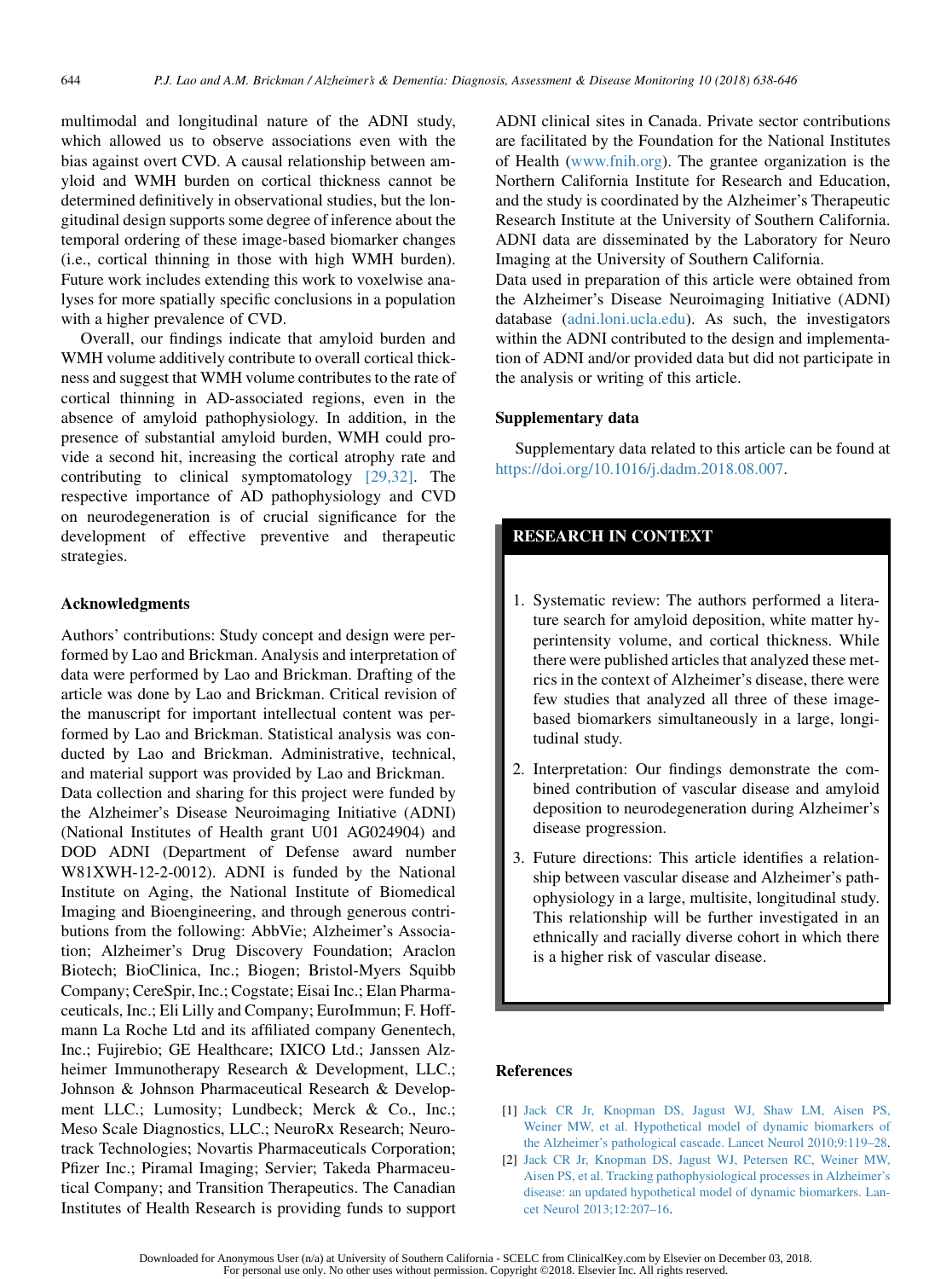- <span id="page-7-0"></span>[3] [Khachaturian ZS. Diagnosis of Alzheimer's disease. Arch Neurol](http://refhub.elsevier.com/S2352-8729(18)30057-5/sref3) [1985;42:1097–105](http://refhub.elsevier.com/S2352-8729(18)30057-5/sref3).
- [4] [Selkoe DJ. The molecular pathology of Alzheimer's disease. Neuron](http://refhub.elsevier.com/S2352-8729(18)30057-5/sref4) [1991;6:487–98](http://refhub.elsevier.com/S2352-8729(18)30057-5/sref4).
- [5] [Villemagne VL, Burnham S, Bourgeat P, Brown B, Ellis KA,](http://refhub.elsevier.com/S2352-8729(18)30057-5/sref5) Salvado O, et al. Amyloid  $\beta$  [deposition, neurodegeneration, and cogni](http://refhub.elsevier.com/S2352-8729(18)30057-5/sref5)[tive decline in sporadic Alzheimer's disease: a prospective cohort](http://refhub.elsevier.com/S2352-8729(18)30057-5/sref5) [study. Lancet Neurol 2013;12:357–67.](http://refhub.elsevier.com/S2352-8729(18)30057-5/sref5)
- [6] [Jack CR Jr, Shiung MM, Gunter JL, O'Brien PC, Weigand SD,](http://refhub.elsevier.com/S2352-8729(18)30057-5/sref6) [Knopman DS, et al. Comparison of different MRI brain atrophy rate](http://refhub.elsevier.com/S2352-8729(18)30057-5/sref6) [measures with clinical disease progression in AD. Neurology 2004;](http://refhub.elsevier.com/S2352-8729(18)30057-5/sref6) [62:591–600](http://refhub.elsevier.com/S2352-8729(18)30057-5/sref6).
- [7] [Whitwell JL, Przybelski SA, Weigand SD, Knopman DS, Boeve BF,](http://refhub.elsevier.com/S2352-8729(18)30057-5/sref7) [Petersen RC, et al. 3D maps from multiple MRI illustrate changing at](http://refhub.elsevier.com/S2352-8729(18)30057-5/sref7)[rophy patterns as subjects progress from mild cognitive impairment to](http://refhub.elsevier.com/S2352-8729(18)30057-5/sref7) [Alzheimer's disease. Brain 2007;130:1777–86.](http://refhub.elsevier.com/S2352-8729(18)30057-5/sref7)
- [8] [Beach TG, Monsell SE, Phillips LE, Kukull W. Accuracy of the clin](http://refhub.elsevier.com/S2352-8729(18)30057-5/sref8)[ical diagnosis of Alzheimer disease at National Institute on Aging Alz](http://refhub.elsevier.com/S2352-8729(18)30057-5/sref8)[heimer Disease Centers, 2005-2010. J Neuropathol Exp Neurol 2012;](http://refhub.elsevier.com/S2352-8729(18)30057-5/sref8) [71:266–73](http://refhub.elsevier.com/S2352-8729(18)30057-5/sref8).
- [9] [Nelson PT, Head E, Schmitt FA, Davis PR, Neltner JH, Jicha GA, et al.](http://refhub.elsevier.com/S2352-8729(18)30057-5/sref9) [Alzheimer's disease is not "brain aging": Neuropathological, genetic,](http://refhub.elsevier.com/S2352-8729(18)30057-5/sref9) [and epidemiological human studies. Acta Neuropathol 2011;](http://refhub.elsevier.com/S2352-8729(18)30057-5/sref9) [121:571–87](http://refhub.elsevier.com/S2352-8729(18)30057-5/sref9).
- [10] [Dubois B, Feldman HH, Jacova C, Dekosky ST, Barberger-Gateau P,](http://refhub.elsevier.com/S2352-8729(18)30057-5/sref10) [Cummings J, et al. Research criteria for the diagnosis of Alzheimer's](http://refhub.elsevier.com/S2352-8729(18)30057-5/sref10) [disease: revising the NINCDS-ADRDA criteria. Lancet Neurol 2007;](http://refhub.elsevier.com/S2352-8729(18)30057-5/sref10) [6:734–46](http://refhub.elsevier.com/S2352-8729(18)30057-5/sref10).
- [11] [Sperling RA, Aisen PS, Beckett LA, Bennett DA, Craft S, Fagan AM,](http://refhub.elsevier.com/S2352-8729(18)30057-5/sref11) [et al. Toward defining the preclinical stages of Alzheimer's disease:](http://refhub.elsevier.com/S2352-8729(18)30057-5/sref11) [recommendations from the National Institute on Aging-Alzheimer's](http://refhub.elsevier.com/S2352-8729(18)30057-5/sref11) [Association workgroups on diagnostic guidelines for Alzheimer's dis](http://refhub.elsevier.com/S2352-8729(18)30057-5/sref11)[ease. Alzheimers Dement 2011;7:280–92.](http://refhub.elsevier.com/S2352-8729(18)30057-5/sref11)
- [12] [Kapasi A, DeCarli C, Schneider JA. Impact of multiple pathologies on](http://refhub.elsevier.com/S2352-8729(18)30057-5/sref12) [the threshold for clinically overt dementia. Acta Neuropathol 2017;](http://refhub.elsevier.com/S2352-8729(18)30057-5/sref12) [134:171–86](http://refhub.elsevier.com/S2352-8729(18)30057-5/sref12).
- [13] [Gurol ME, Irizarry MC, Smith EE, Raju S, Diaz-Arrastia R,](http://refhub.elsevier.com/S2352-8729(18)30057-5/sref13) [Bottiglieri T, et al. Plasma beta-amyloid and white matter lesions in](http://refhub.elsevier.com/S2352-8729(18)30057-5/sref13) [AD, MCI, and cerebral amyloid angiopathy. Neurology 2006;66:23–9](http://refhub.elsevier.com/S2352-8729(18)30057-5/sref13).
- [14] [Coleman M. Axon degeneration mechanisms: Commonality amid di](http://refhub.elsevier.com/S2352-8729(18)30057-5/sref14)[versity. Nat Rev Neurosci 2005;6:889–98](http://refhub.elsevier.com/S2352-8729(18)30057-5/sref14).
- [15] [McAleese KE, Walker L, Graham S, Moya ELJ, Johnson M,](http://refhub.elsevier.com/S2352-8729(18)30057-5/sref15) [Erskine D, et al. Parietal white matter lesions in Alzheimer's disease](http://refhub.elsevier.com/S2352-8729(18)30057-5/sref15) [are associated with cortical neurodegenerative pathology, but not](http://refhub.elsevier.com/S2352-8729(18)30057-5/sref15) [with small vessel disease. Acta Neuropathol 2017;134:459–73](http://refhub.elsevier.com/S2352-8729(18)30057-5/sref15).
- [16] [Scott JA, Braskie MN, Tosun D, Thompson PM, Weiner M, DeCarli C,](http://refhub.elsevier.com/S2352-8729(18)30057-5/sref16) [et al. Cerebral amyloid and hypertension are independently associated](http://refhub.elsevier.com/S2352-8729(18)30057-5/sref16) [with white matter lesions in elderly. Front Aging Neurosci 2015;7:221](http://refhub.elsevier.com/S2352-8729(18)30057-5/sref16).
- [17] [Gunning-Dixon FM, Brickman AM, Cheng JC, Alexopoulos GS. Ag](http://refhub.elsevier.com/S2352-8729(18)30057-5/sref17)[ing of cerebral white matter: a review of MRI findings. Int J Geriatr](http://refhub.elsevier.com/S2352-8729(18)30057-5/sref17) [Psychiatry 2009;24:109–17](http://refhub.elsevier.com/S2352-8729(18)30057-5/sref17).
- [18] [Thal DR, Attems J, Ewers M. Spreading of amyloid, tau, and micro](http://refhub.elsevier.com/S2352-8729(18)30057-5/sref18)[vascular pathology in Alzheimer's disease: Findings from neuropath](http://refhub.elsevier.com/S2352-8729(18)30057-5/sref18)[ological and neuroimaging studies. J Alzheimers Dis 2014;42:S421–9](http://refhub.elsevier.com/S2352-8729(18)30057-5/sref18).
- [19] [Brickman AM. Contemplating Alzheimer's disease and the contribu](http://refhub.elsevier.com/S2352-8729(18)30057-5/sref19)[tion of white matter hyperintensities. Curr Neurol Neurosci Rep](http://refhub.elsevier.com/S2352-8729(18)30057-5/sref19) [2013;13:415](http://refhub.elsevier.com/S2352-8729(18)30057-5/sref19).
- [20] [Carmichael O, Schwarz C, Drucker D, Fletcher E, Harvey D,](http://refhub.elsevier.com/S2352-8729(18)30057-5/sref20) [Beckett L, et al. Longitudinal changes in white matter disease and](http://refhub.elsevier.com/S2352-8729(18)30057-5/sref20) [cognition in the first year of the Alzheimer disease neuroimaging](http://refhub.elsevier.com/S2352-8729(18)30057-5/sref20) [initiative. Arch Neurol 2010;67:1370–8](http://refhub.elsevier.com/S2352-8729(18)30057-5/sref20).
- [21] [DeCarli C, Fletcher E, Ramey V, Harvey D, Jagust WJ. Anatomical](http://refhub.elsevier.com/S2352-8729(18)30057-5/sref21) [mapping of white matter hyperintensities \(WMH\): Exploring the rela](http://refhub.elsevier.com/S2352-8729(18)30057-5/sref21)[tionships between periventricular WMH, deep WMH, and total WMH](http://refhub.elsevier.com/S2352-8729(18)30057-5/sref21) [burden. Stroke 2005;36:50–5.](http://refhub.elsevier.com/S2352-8729(18)30057-5/sref21)
- [22] [Yoshita M, Fletcher E, Harvey D, Ortega M, Martinez O, Mungas DM,](http://refhub.elsevier.com/S2352-8729(18)30057-5/sref22) [et al. Extent and distribution of white matter hyperintensities in normal](http://refhub.elsevier.com/S2352-8729(18)30057-5/sref22) [aging, MCI, and AD. Neurology 2006;67:2192–8](http://refhub.elsevier.com/S2352-8729(18)30057-5/sref22).
- [23] [Chen K, Roontiva A, Thiyyagura P, Lee W, Liu X, Ayutyanont N, et al.](http://refhub.elsevier.com/S2352-8729(18)30057-5/sref23) [Improved power for characterizing longitudinal amyloid-beta PET](http://refhub.elsevier.com/S2352-8729(18)30057-5/sref23) [changes and evaluating amyloid-modifying treatments with a cerebral](http://refhub.elsevier.com/S2352-8729(18)30057-5/sref23) [white matter reference region. J Nucl Med 2015;56:560–6](http://refhub.elsevier.com/S2352-8729(18)30057-5/sref23).
- [24] [Landau SM, Fero A, Baker SL, Koeppe R, Mintun M, Chen K, et al.](http://refhub.elsevier.com/S2352-8729(18)30057-5/sref24) [Measurement of longitudinal beta-amyloid change with 18F-florbeta](http://refhub.elsevier.com/S2352-8729(18)30057-5/sref24)[pir PET and standardized uptake value ratios. J Nucl Med 2015;](http://refhub.elsevier.com/S2352-8729(18)30057-5/sref24) [56:567–74](http://refhub.elsevier.com/S2352-8729(18)30057-5/sref24).
- [25] [Reuter M, Schmansky NJ, Rosas HD, Fischl B. Within-subject tem](http://refhub.elsevier.com/S2352-8729(18)30057-5/sref25)[plate estimation for unbiased longitudinal image analysis. Neuroimage](http://refhub.elsevier.com/S2352-8729(18)30057-5/sref25) [2012;61:1402–18](http://refhub.elsevier.com/S2352-8729(18)30057-5/sref25).
- [26] [Brickman AM, Zahodne LB, Guzman VA, Narkhede A, Meier IB,](http://refhub.elsevier.com/S2352-8729(18)30057-5/sref26) [Griffith EY, et al. Reconsidering harbingers of dementia: Progression](http://refhub.elsevier.com/S2352-8729(18)30057-5/sref26) [of parietal lobe white matter hyperintensities predicts Alzheimer's dis](http://refhub.elsevier.com/S2352-8729(18)30057-5/sref26)[ease incidence. Neurobiol Aging 2015;36:27–32.](http://refhub.elsevier.com/S2352-8729(18)30057-5/sref26)
- [27] [Dickerson BC, Bakkour A, Salat DH, Feczko E, Pacheco J, Greve DN,](http://refhub.elsevier.com/S2352-8729(18)30057-5/sref27) [et al. The cortical signature of Alzheimer's disease: Regionally spe](http://refhub.elsevier.com/S2352-8729(18)30057-5/sref27)[cific cortical thinning relates to symptom severity in very mild to](http://refhub.elsevier.com/S2352-8729(18)30057-5/sref27) [mild AD dementia and is detectable in asymptomatic amyloid](http://refhub.elsevier.com/S2352-8729(18)30057-5/sref27)[positive individuals. Cereb Cortex 2009;19:497–510](http://refhub.elsevier.com/S2352-8729(18)30057-5/sref27).
- [28] [Joshi AD, Pontecorvo MJ, Clark CM, Carpenter AP, Jennings DL,](http://refhub.elsevier.com/S2352-8729(18)30057-5/sref28) [Sadowsky CH, et al. Performance characteristics of amyloid PET](http://refhub.elsevier.com/S2352-8729(18)30057-5/sref28) [with florbetapir F 18 in patients with alzheimer's disease and cogni](http://refhub.elsevier.com/S2352-8729(18)30057-5/sref28)[tively normal subjects. J Nucl Med 2012;53:378–84](http://refhub.elsevier.com/S2352-8729(18)30057-5/sref28).
- [29] [DeCarli C, Massaro J, Harvey D, Hald J, Tullberg M, Au R, et al. Mea](http://refhub.elsevier.com/S2352-8729(18)30057-5/sref29)[sures of brain morphology and infarction in the Framingham Heart](http://refhub.elsevier.com/S2352-8729(18)30057-5/sref29) [Study: Establishing what is normal. Neurobiol Aging 2005;](http://refhub.elsevier.com/S2352-8729(18)30057-5/sref29) [26:491–510](http://refhub.elsevier.com/S2352-8729(18)30057-5/sref29).
- [30] [Vemuri P, Lesnick TG, Przybelski SA, Knopman DS, Preboske GM,](http://refhub.elsevier.com/S2352-8729(18)30057-5/sref30) [Kantarci K, et al. Vascular and amyloid pathologies are independent](http://refhub.elsevier.com/S2352-8729(18)30057-5/sref30) [predictors of cognitive decline in normal elderly. Brain 2015;](http://refhub.elsevier.com/S2352-8729(18)30057-5/sref30) [138:761–71](http://refhub.elsevier.com/S2352-8729(18)30057-5/sref30).
- [31] [Crystal HA, Schneider JA, Bennett DA, Leurgans S, Levine SR. Asso](http://refhub.elsevier.com/S2352-8729(18)30057-5/sref31)[ciations of cerebrovascular and Alzheimer's disease pathology with](http://refhub.elsevier.com/S2352-8729(18)30057-5/sref31) [brain atrophy. Curr Alzheimer Res 2014;11:309–16.](http://refhub.elsevier.com/S2352-8729(18)30057-5/sref31)
- [32] [Provenzano FA, Muraskin J, Tosto G, Narkhede A, Wasserman BT,](http://refhub.elsevier.com/S2352-8729(18)30057-5/sref32) [Griffith EY, et al. White matter hyperintensities and cerebral amyloid](http://refhub.elsevier.com/S2352-8729(18)30057-5/sref32)[osis: necessary and sufficient for clinical expression of Alzheimer dis](http://refhub.elsevier.com/S2352-8729(18)30057-5/sref32)[ease? JAMA Neurol 2013;70:455–61.](http://refhub.elsevier.com/S2352-8729(18)30057-5/sref32)
- [33] [Schneider JA, Wilson RS, Bienias JL, Evans DA, Bennett DA. Cere](http://refhub.elsevier.com/S2352-8729(18)30057-5/sref33)[bral infarctions and the likelihood of dementia from Alzheimer disease](http://refhub.elsevier.com/S2352-8729(18)30057-5/sref33) [pathology. Neurology 2004;62:1148–55](http://refhub.elsevier.com/S2352-8729(18)30057-5/sref33).
- [34] [Rabin JS, Schultz AP, Hedden T, Viswanathan A, Marshall GA,](http://refhub.elsevier.com/S2352-8729(18)30057-5/sref34) [Kilpatrick E, et al. Interactive associations of vascular risk and beta](http://refhub.elsevier.com/S2352-8729(18)30057-5/sref34)[amyloid burden with cognitive decline in clinically normal elderly in](http://refhub.elsevier.com/S2352-8729(18)30057-5/sref34)[dividuals: Findings from the Harvard Aging Brain Study. JAMA Neu](http://refhub.elsevier.com/S2352-8729(18)30057-5/sref34)[rol 2018;75:1124–31](http://refhub.elsevier.com/S2352-8729(18)30057-5/sref34).
- [35] [Ramirez J, McNeely AA, Scott CJM, Masellis M, Black SE. White](http://refhub.elsevier.com/S2352-8729(18)30057-5/sref35) [matter hyperintensity burden in elderly cohort studies: The Sunny](http://refhub.elsevier.com/S2352-8729(18)30057-5/sref35)[brook Dementia Study, Alzheimer's Disease Neuroimaging Initiative,](http://refhub.elsevier.com/S2352-8729(18)30057-5/sref35) [and Three-City Study. Alzheimers Dement 2016;12:203–10](http://refhub.elsevier.com/S2352-8729(18)30057-5/sref35).
- [36] [Becker JA, Hedden T, Carmasin J, Maye J, Rentz DM, Putcha D, et al.](http://refhub.elsevier.com/S2352-8729(18)30057-5/sref36) [Amyloid-beta associated cortical thinning in clinically normal elderly.](http://refhub.elsevier.com/S2352-8729(18)30057-5/sref36) [Ann Neurol 2011;69:1032–42.](http://refhub.elsevier.com/S2352-8729(18)30057-5/sref36)
- [37] [Dore V, Villemagne VL, Bourgeat P, Fripp J, Acosta O, Chetelat G,](http://refhub.elsevier.com/S2352-8729(18)30057-5/sref37) [et al. Cross-sectional and longitudinal analysis of the relationship be](http://refhub.elsevier.com/S2352-8729(18)30057-5/sref37)[tween Abeta deposition, cortical thickness, and memory in cognitively](http://refhub.elsevier.com/S2352-8729(18)30057-5/sref37) [unimpaired individuals and in Alzheimer disease. JAMA Neurol 2013;](http://refhub.elsevier.com/S2352-8729(18)30057-5/sref37) [70:903–11](http://refhub.elsevier.com/S2352-8729(18)30057-5/sref37).
- [38] [Chetelat G, Villemagne VL, Villain N, Jones G, Ellis KA, Ames D,](http://refhub.elsevier.com/S2352-8729(18)30057-5/sref38) [et al. Accelerated cortical atrophy in cognitively normal elderly with](http://refhub.elsevier.com/S2352-8729(18)30057-5/sref38) [high beta-amyloid deposition. Neurology 2012;78:477–84.](http://refhub.elsevier.com/S2352-8729(18)30057-5/sref38)